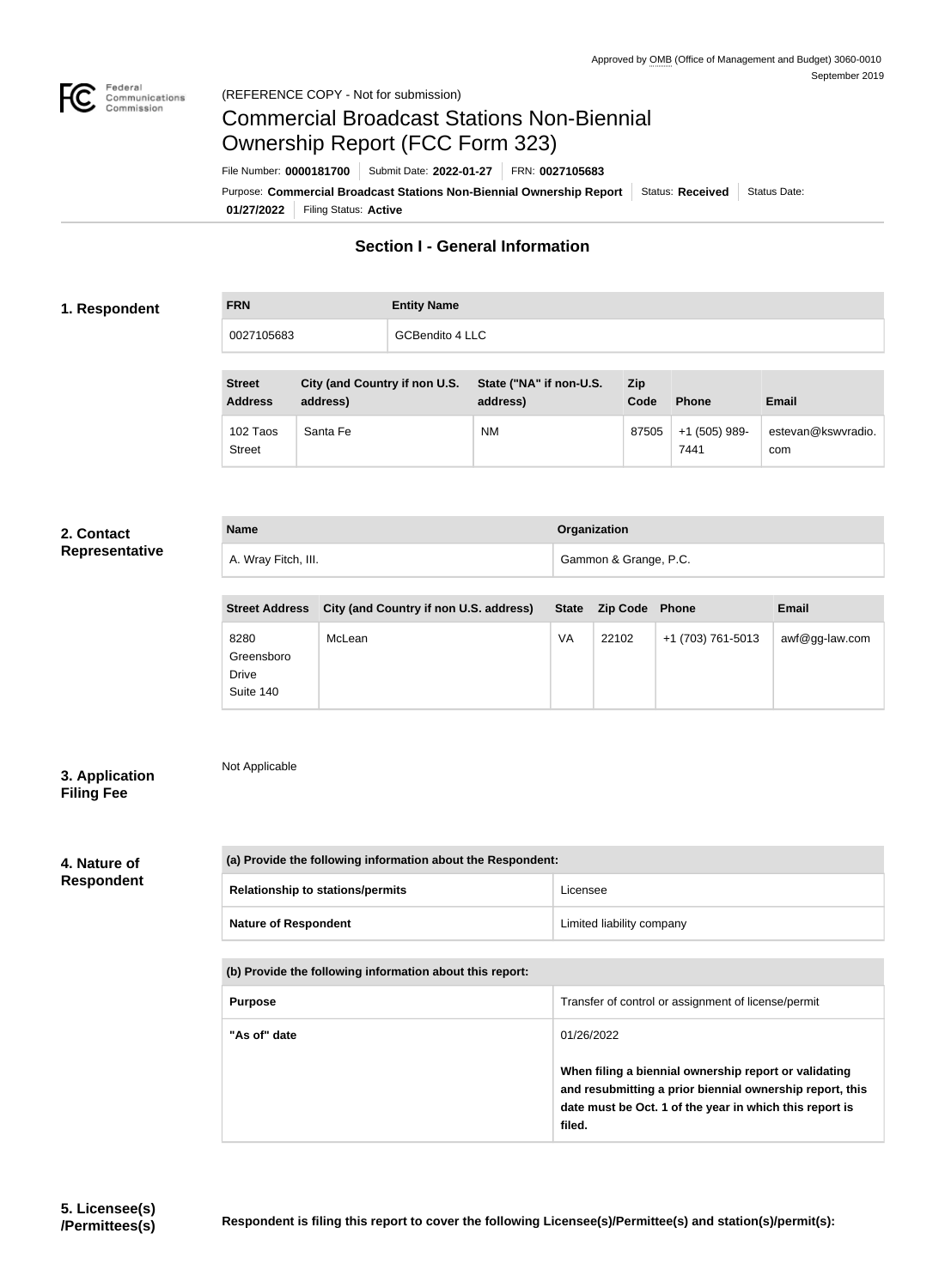| <b>Licensee/Permittee Name</b> |                  |                 | <b>FRN</b>   |                |
|--------------------------------|------------------|-----------------|--------------|----------------|
| <b>GCBendito 4 LLC</b>         |                  |                 | 0027105683   |                |
| Fac. ID No.                    | <b>Call Sign</b> | <b>City</b>     | <b>State</b> | <b>Service</b> |
|                                |                  |                 |              |                |
| 36194                          | <b>KSWV</b>      | <b>SANTA FE</b> | <b>NM</b>    | AM             |
| 139602                         | <b>K260CT</b>    | <b>SANTA FE</b> | <b>NM</b>    | <b>FX</b>      |

## **Section II – Non-Biennial Ownership Information**

## **1. 47 C.F.R. Section 73.3613 and Other Documents**

Licensee/Permittee Respondents should list all contracts and other instruments set forth in 47 C.F.R. Section 73.3613(a) through (c) for the facility or facilities listed on this report. In addition, attributable Local Marketing Agreements (LMAs) and attributable Joint Sales Agreements (JSAs) must be disclosed by the licensee of the brokering station on its ownership report. If the agreement is an attributable LMA, an attributable JSA, or a network affiliation agreement, check the appropriate box. Otherwise, select "Other." Non-Licensee/Permittee Respondents should select "Not Applicable" in response to this question.

| Document Information                            |                                                          |
|-------------------------------------------------|----------------------------------------------------------|
| Description of contract or instrument           | Articles of Organization                                 |
| Parties to contract or instrument               | GCBendito 4 LLC; State of New Mexico                     |
| Date of execution                               | 10/2017                                                  |
| Date of expiration                              | No expiration date                                       |
| <b>Agreement type</b><br>(check all that apply) | Other<br><b>Agreement Type: Articles of Organization</b> |

| <b>Document Information</b>                     |                                                                                  |
|-------------------------------------------------|----------------------------------------------------------------------------------|
| <b>Description of contract or instrument</b>    | Limited Liability Company Operating Agreement                                    |
| Parties to contract or instrument               | Members of GCBendito 4, LLC                                                      |
| Date of execution                               | 10/2017                                                                          |
| Date of expiration                              | No expiration date                                                               |
| <b>Agreement type</b><br>(check all that apply) | Other<br><b>Agreement Type: Limited Liability Company Operating</b><br>Agreement |

## **2. Ownership Interests**

**(a)** Ownership Interests. This Question requires Respondents to enter detailed information about ownership interests by generating a series of subforms. Answer each question on each subform. The first subform listing should be for the Respondent itself. If the Respondent is not a natural person, also list each of the officers, directors, stockholders, non-insulated partners, non-insulated members, and any other persons or entities with a direct attributable interest in the Respondent pursuant to the standards set forth in 47 C.F.R. Section 73.3555. (A "direct" interest is one that is not held through any intervening companies or entities.) List each interest holder with a direct attributable interest in the Respondent separately.

Leave the percentage of total assets (Equity Debt Plus) field blank for an interest holder unless that interest holder has an attributable interest in the Respondent solely on the basis of the Commission's Equity Debt Plus attribution standard, 47 C.F.R. Section 73.3555, Note 2(i).

In the case of vertical or indirect ownership structures, list only those interests in the Respondent that also represent an attributable interest in the Licensee(s) or Permittee(s) for which the report is being submitted.

Entities that are part of an organizational structure that includes holding companies or other forms of indirect ownership must file separate ownership reports. In such a structure do not report, or file a separate report for, any interest holder that does not have an attributable interest in the Licensee(s) or Permittee(s) for which the report is being submitted.

Please see the Instructions for further detail concerning interests that must be reported in response to this question.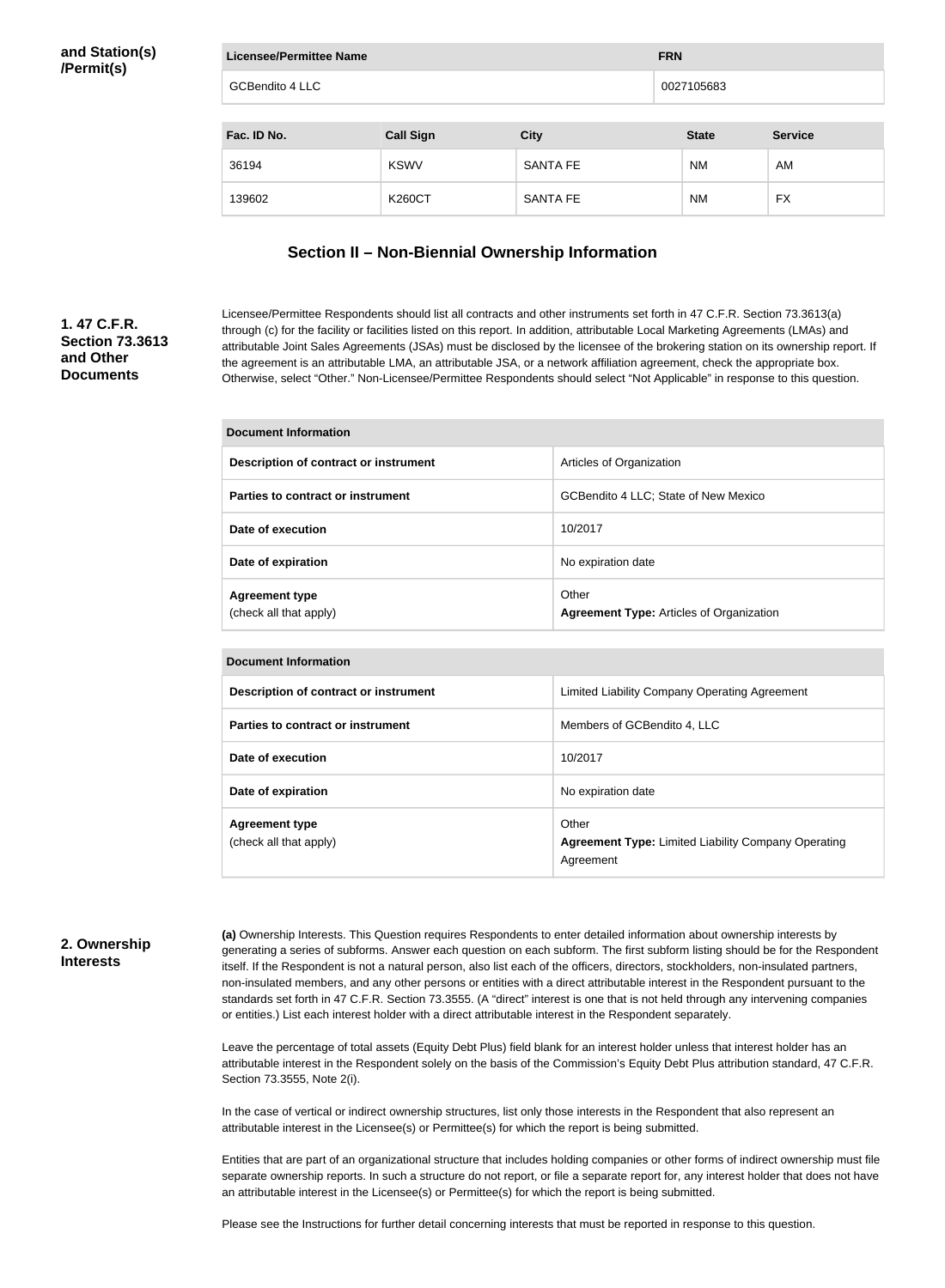The Respondent must provide an FCC Registration Number for each interest holder reported in response to this question. Please see the Instructions for detailed information and guidance concerning this requirement.

| <b>Ownership Information</b>                            |                                                                                      |                      |                                   |
|---------------------------------------------------------|--------------------------------------------------------------------------------------|----------------------|-----------------------------------|
| <b>FRN</b>                                              | 0027105683                                                                           |                      |                                   |
| <b>Entity Name</b>                                      | <b>GCBendito 4 LLC</b>                                                               |                      |                                   |
| <b>Address</b>                                          | PO Box                                                                               |                      |                                   |
|                                                         | <b>Street 1</b>                                                                      | 102 Taos Street      |                                   |
|                                                         | <b>Street 2</b>                                                                      |                      |                                   |
|                                                         | <b>City</b>                                                                          | Santa Fe             |                                   |
|                                                         | State ("NA" if non-U.S.<br>address)                                                  | <b>NM</b>            |                                   |
|                                                         | <b>Zip/Postal Code</b>                                                               | 87505                |                                   |
|                                                         | Country (if non-U.S.<br>address)                                                     | <b>United States</b> |                                   |
| <b>Listing Type</b>                                     | Respondent                                                                           |                      |                                   |
| <b>Positional Interests</b><br>(check all that apply)   | Respondent                                                                           |                      |                                   |
| <b>Interest Percentages</b><br>(enter percentage values | Voting                                                                               | 0.0%                 | <b>Jointly Held?</b><br><b>No</b> |
| from 0.0 to 100.0)                                      | <b>Total assets (Equity Debt</b><br>Plus)                                            | 0.0%                 |                                   |
| that do not appear on this report?                      | Does interest holder have an attributable interest in one or more broadcast stations |                      | No                                |

| <b>FRN</b>                                                                    | 0029151032                          |                      |                            |
|-------------------------------------------------------------------------------|-------------------------------------|----------------------|----------------------------|
| <b>Name</b>                                                                   | <b>Josh Gonzales</b>                |                      |                            |
| <b>Address</b>                                                                | PO Box                              |                      |                            |
|                                                                               | <b>Street 1</b>                     | 102 Taos Street      |                            |
|                                                                               | <b>Street 2</b>                     |                      |                            |
|                                                                               | <b>City</b>                         | Santa Fe             |                            |
|                                                                               | State ("NA" if non-U.S.<br>address) | <b>NM</b>            |                            |
|                                                                               | <b>Zip/Postal Code</b>              | 87505                |                            |
|                                                                               | Country (if non-U.S.<br>address)    | <b>United States</b> |                            |
| <b>Listing Type</b>                                                           | Other Interest Holder               |                      |                            |
| <b>Positional Interests</b><br>(check all that apply)                         | LC/LLC/PLLC Member                  |                      |                            |
| <b>Interest Percentages</b><br>(enter percentage values<br>from 0.0 to 100.0) | <b>Voting</b>                       | 20.0%                | <b>Jointly Held?</b><br>No |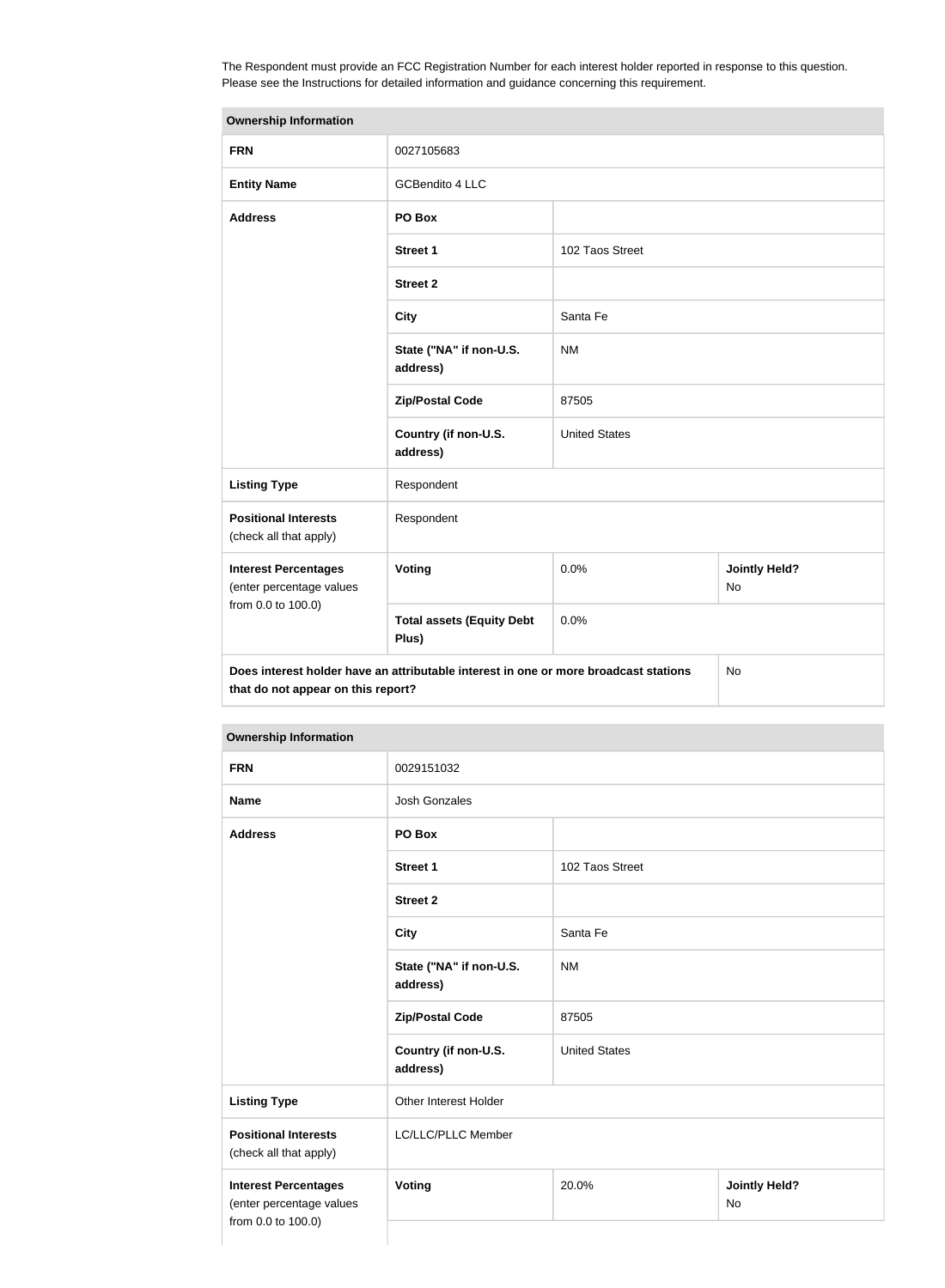|                                                                                                                            | <b>Total assets (Equity Debt</b><br>Plus) |    |  |
|----------------------------------------------------------------------------------------------------------------------------|-------------------------------------------|----|--|
| Does interest holder have an attributable interest in one or more broadcast stations<br>that do not appear on this report? |                                           | No |  |

| <b>Ownership Information</b>                                                                                                     |                                           |                      |                            |  |
|----------------------------------------------------------------------------------------------------------------------------------|-------------------------------------------|----------------------|----------------------------|--|
| <b>FRN</b>                                                                                                                       | 0029150950                                |                      |                            |  |
| <b>Name</b>                                                                                                                      | Estevan M. Gonzales                       |                      |                            |  |
| <b>Address</b>                                                                                                                   | PO Box                                    |                      |                            |  |
|                                                                                                                                  | <b>Street 1</b>                           | 102 Taos Street      |                            |  |
|                                                                                                                                  | <b>Street 2</b>                           |                      |                            |  |
|                                                                                                                                  | <b>City</b>                               | Santa Fe             |                            |  |
|                                                                                                                                  | State ("NA" if non-U.S.<br>address)       | <b>NM</b>            |                            |  |
|                                                                                                                                  | <b>Zip/Postal Code</b>                    | 87505                |                            |  |
|                                                                                                                                  | Country (if non-U.S.<br>address)          | <b>United States</b> |                            |  |
| <b>Listing Type</b>                                                                                                              | Other Interest Holder                     |                      |                            |  |
| <b>Positional Interests</b><br>(check all that apply)                                                                            | LC/LLC/PLLC Member                        |                      |                            |  |
| <b>Interest Percentages</b><br>(enter percentage values<br>from 0.0 to 100.0)                                                    | <b>Voting</b>                             | 51.0%                | <b>Jointly Held?</b><br>No |  |
|                                                                                                                                  | <b>Total assets (Equity Debt</b><br>Plus) | 51.0%                |                            |  |
| Does interest holder have an attributable interest in one or more broadcast stations<br>No<br>that do not appear on this report? |                                           |                      |                            |  |

#### **Ownership Information**

| <b>FRN</b>                                            | 0031835317                          |                      |
|-------------------------------------------------------|-------------------------------------|----------------------|
| <b>Name</b>                                           | Adi-Risa Gonzales                   |                      |
| <b>Address</b>                                        | PO Box                              |                      |
|                                                       | <b>Street 1</b>                     | 102 Taos Stret       |
|                                                       | <b>Street 2</b>                     |                      |
|                                                       | <b>City</b>                         | Santa Fe             |
|                                                       | State ("NA" if non-U.S.<br>address) | <b>NM</b>            |
|                                                       | <b>Zip/Postal Code</b>              | 87505                |
|                                                       | Country (if non-U.S.<br>address)    | <b>United States</b> |
| <b>Listing Type</b>                                   | Other Interest Holder               |                      |
| <b>Positional Interests</b><br>(check all that apply) | LC/LLC/PLLC Member                  |                      |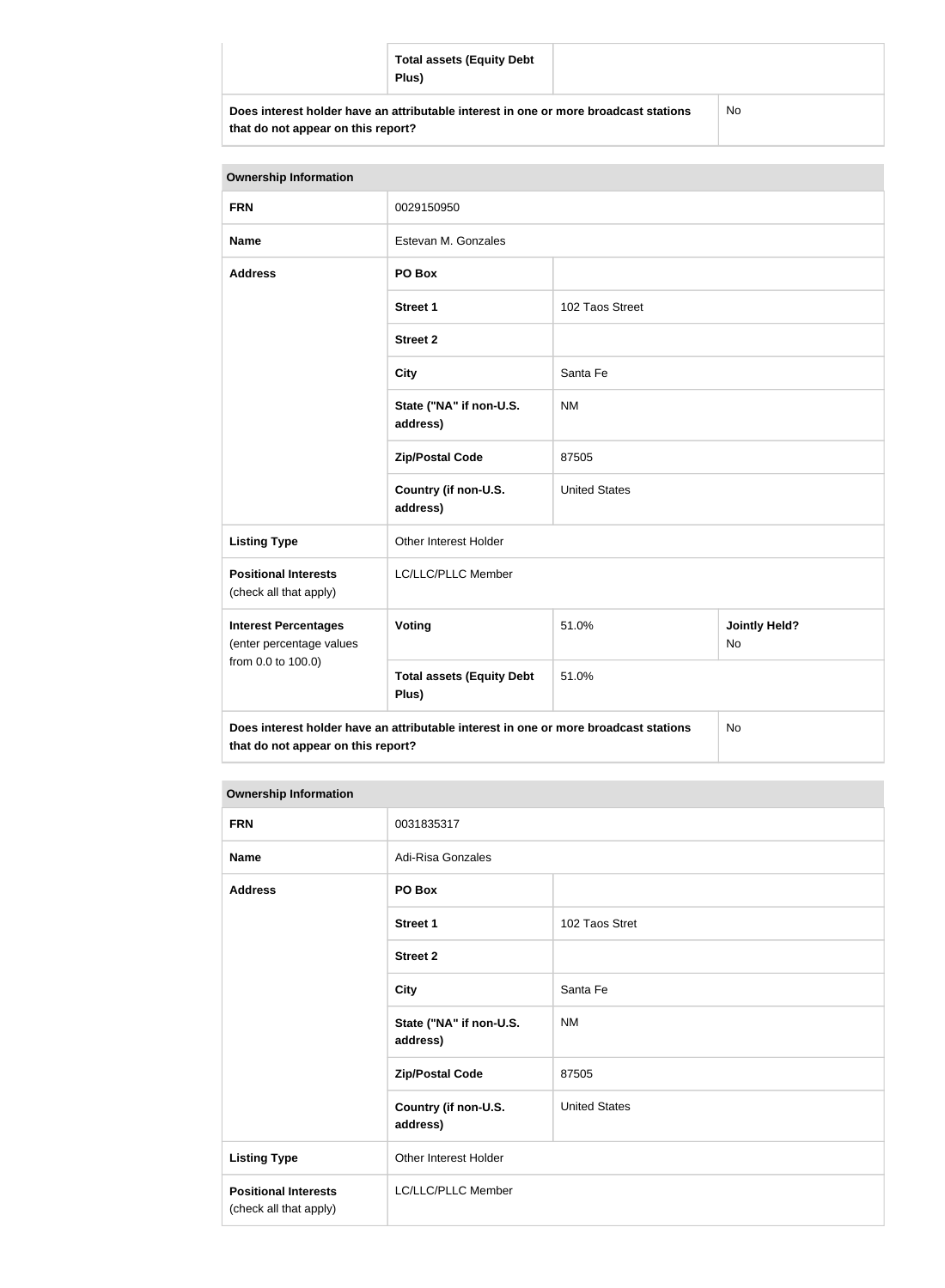| <b>Interest Percentages</b><br>(enter percentage values<br>from $0.0$ to $100.0$ )                                         | Voting                                                                                                                                              | 29.0% | <b>Jointly Held?</b><br>N <sub>o</sub> |
|----------------------------------------------------------------------------------------------------------------------------|-----------------------------------------------------------------------------------------------------------------------------------------------------|-------|----------------------------------------|
|                                                                                                                            | <b>Total assets (Equity Debt</b><br>Plus)                                                                                                           | 29.0% |                                        |
| Does interest holder have an attributable interest in one or more broadcast stations<br>that do not appear on this report? |                                                                                                                                                     |       | No.                                    |
|                                                                                                                            | (b) Respondent certifies that any interests, including equity, financial, or voting<br>interests, not reported in this filing are non-attributable. |       | <b>Yes</b>                             |

If "No," submit as an exhibit an explanation.

| (c) Does the Respondent or any reported interest holder<br>hold an attributable interest in any newspaper entities in<br>the same market as any station for which this report is<br>filed, as defined in 47 C.F.R. Section 73.3555?                                                                                                                                                                                                                                                                                                                                                                                                              | No |
|--------------------------------------------------------------------------------------------------------------------------------------------------------------------------------------------------------------------------------------------------------------------------------------------------------------------------------------------------------------------------------------------------------------------------------------------------------------------------------------------------------------------------------------------------------------------------------------------------------------------------------------------------|----|
| If "Yes," provide information describing the interest(s), using<br>EITHER the subform OR the spreadsheet option below.<br>Respondents with a large number (50 or more) of entries to<br>submit should use the spreadsheet option.                                                                                                                                                                                                                                                                                                                                                                                                                |    |
| NOTE: Spreadsheets must be submitted in a special XML<br>Spreadsheet format with the appropriate structure that is<br>specified in the documentation. For instructions on how to<br>use the spreadsheet option to complete this question<br>(including templates to start with), please Click Here.                                                                                                                                                                                                                                                                                                                                              |    |
| If using the subform, leave the percentage of total assets<br>(Equity Debt Plus) field blank for an interest holder unless<br>that interest holder has an attributable interest in the<br>newspaper entity solely on the basis of the Commission's<br>Equity Debt Plus attribution standard, 47 C.F.R. Section<br>73.3555, Note 2(i). If using an XML Spreadsheet, enter "NA"<br>into the percentage of total assets (Equity Debt Plus) field<br>for an interest holder unless that interest holder has an<br>attributable interest in the newspaper entity solely on the<br>basis of the Commission's Equity Debt Plus attribution<br>standard. |    |
| The Respondent must provide an FCC Registration Number<br>for each interest holder reported in response to this<br>question. Please see the Instructions for detailed information<br>and guidance concerning this requirement.                                                                                                                                                                                                                                                                                                                                                                                                                   |    |

**(d) Are any of the individuals listed as an attributable interest holder in the Respondent married to each other or related to each other as parentchild or as siblings?** Yes

If "Yes," provide the following information for each such the relationship.

## **Family Relationships**

| <b>FRN</b>   | 0029150950 | <b>Name</b> | Estevan M Gonzales |
|--------------|------------|-------------|--------------------|
| <b>FRN</b>   | 0031835317 | <b>Name</b> | Adi-Risa Gonzales  |
| Relationship | Spouses    |             |                    |